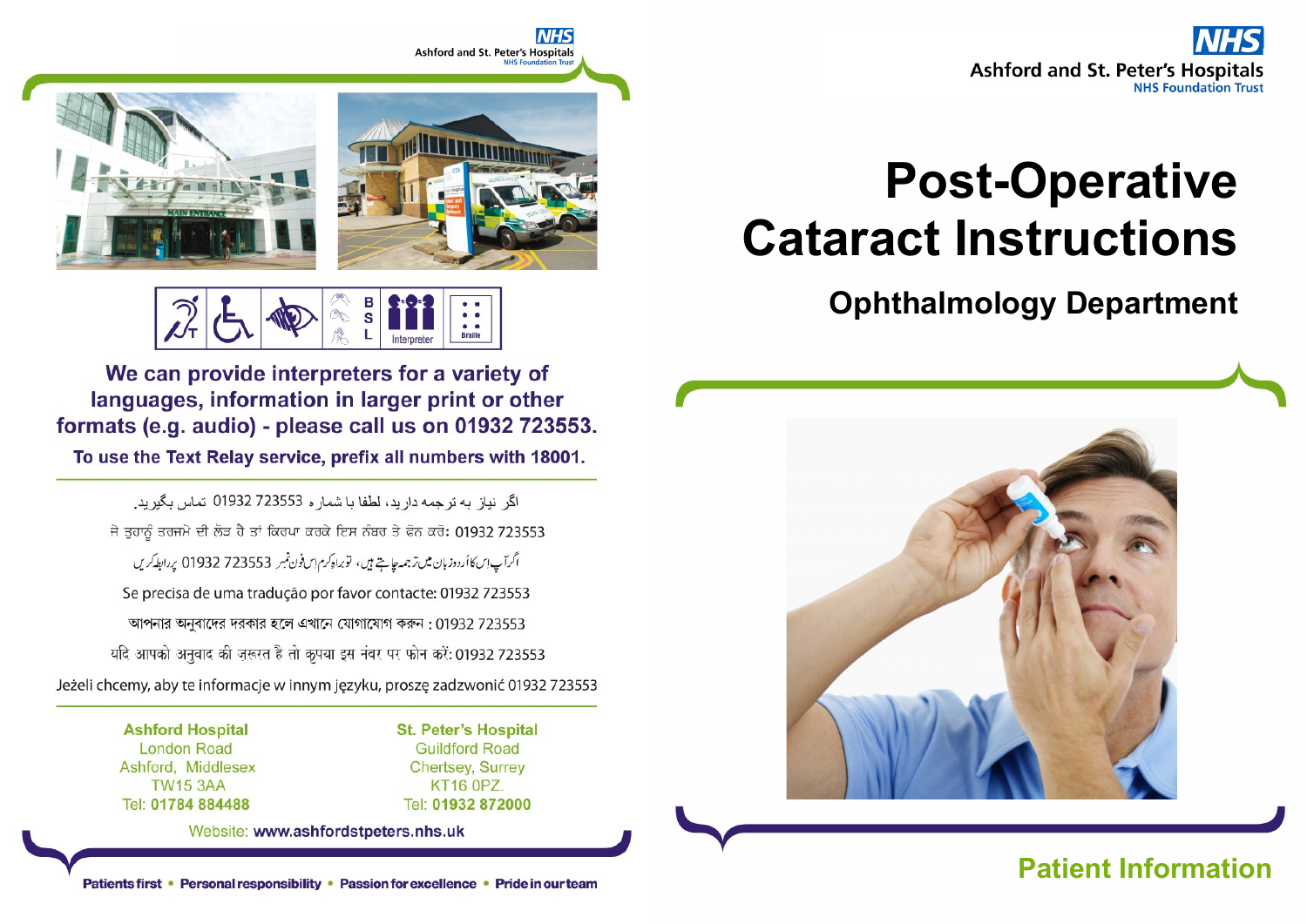#### Contact Details

If you have any questions or concerns, please contact our helplines:

These helplines are manned Monday to Friday 08.30-17.00. It may take a few hours for a nurse to call you back. Please leave your telephone number and a short message after the recorded message.

Ashford Hospital: 01784 884402

St. Peter's Hospital: 01932 722686

Out of hours: 17.00-08.30, Weekends and Bank Holidays, please ring:

01784 884488 or 01932 722000 and ask for the eye doctor on call.

#### Senior Nurses

Deputy Sister : Miriam Villaescusa Deputy Sister : Sherly Joseph Charge Nurse : Toni Varghese Charge Nurse : Ernestina Osei

We are always striving to improve our services to our patients. If you have any comments about your experiences or the information in this leaflet, please let us know.

#### Further Information

We endeavour to provide an excellent service at all times, but should you have any concerns please, in the first instance, raise these with the Matron, Senior Nurse or Manager on duty. If they cannot resolve your concern, please contact our Patient Experience Team on 01932 723553 or email asp-

tr.patient.advice@nhs.net. If you remain concerned, the team can also advise upon how to make a formal complaint.

| <b>Author:</b> Miriam Villaescusa | <b>Department: Ophthalmology</b> |                         |
|-----------------------------------|----------------------------------|-------------------------|
| Version: 6                        | <b>Published: Jul 2022</b>       | <b>Review: Jul 2024</b> |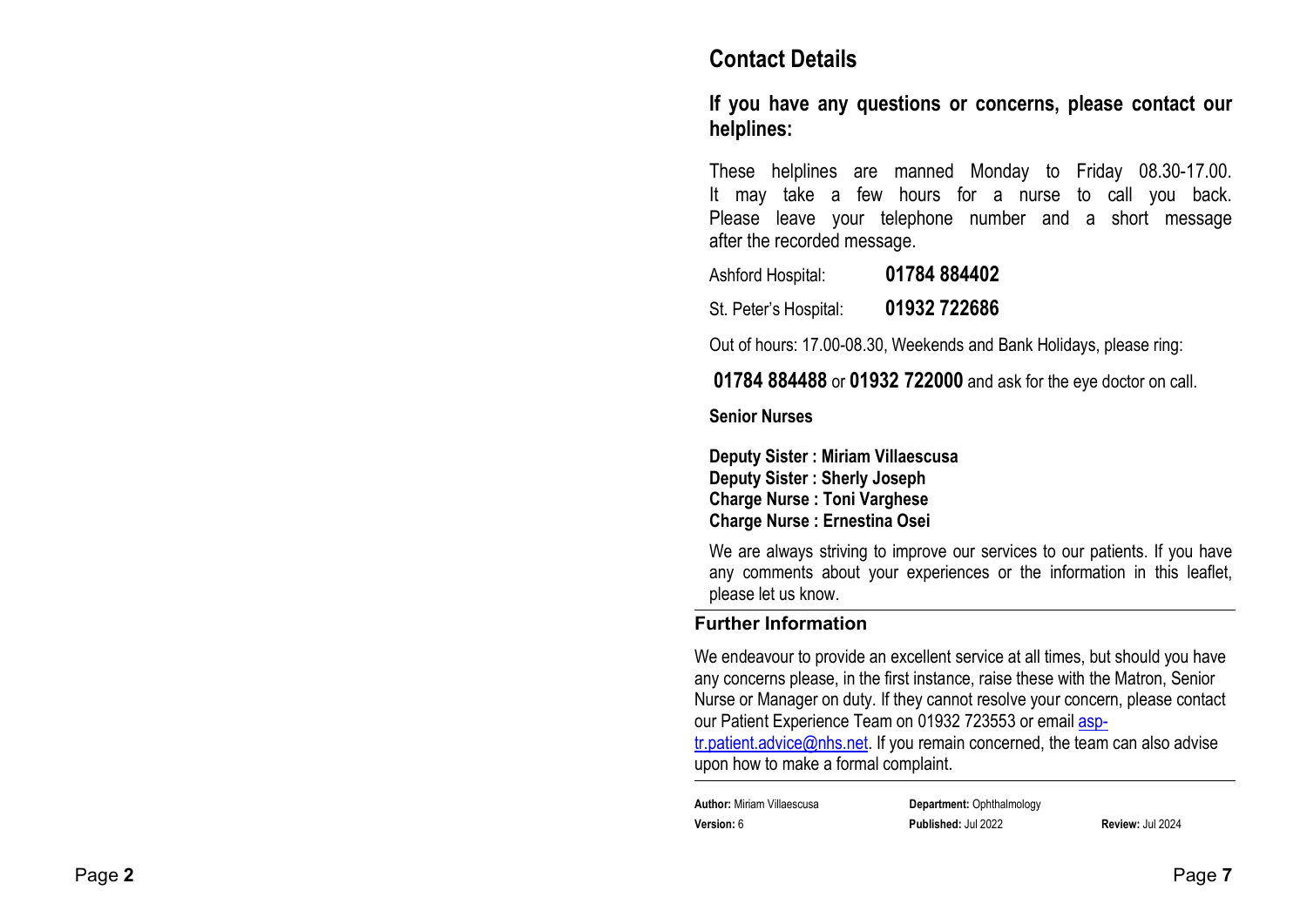### Post-Operative Cataract instructions

#### Do not:

 Drive for at least a week after surgery and until you meet the standard of vision set by the DVLA that you must read a number plate from 20 metres.

Driving eyesight rules - GOV.UK (www.gov.uk)

- If in doubt, discuss with your optician or doctor. If required, you may wear glasses to meet these standards.
- Swim for two weeks, then use well-fitting goggles that do not allow water in
- Swim without goggles for 4 weeks
- Rub your eye
- Lift or move heavy objects for 1 month
- Dig the garden or mow the lawn for 1 month
- Wear eye make-up for 2 weeks
- Do not wear sunglasses any more frequently than you did before. Sunglasses should not be worn indoors

# On discharge the nurses will tell you when to remove the eye pad.

Please remove and discard the eye dressing and plastic shield.

If when you remove the dressing, the eye is sticky, gently bathe it using cooled freshly boiled water and gauze or cotton wool, well soaked to prevent the fibres catching on the lashes.

You only need to do this once unless the eye becomes sticky DO NOT REUSE THE EYE PAD